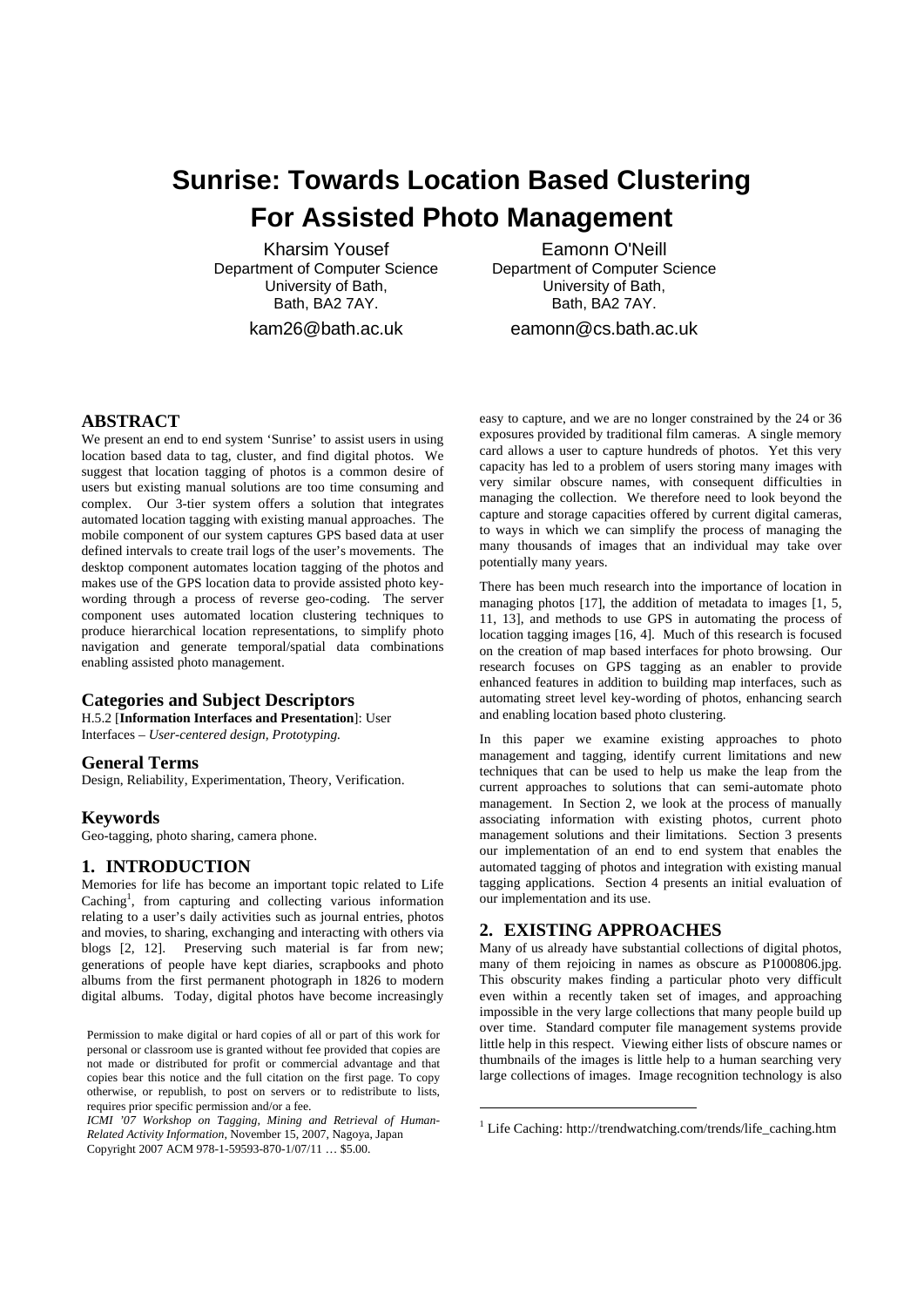of little use since it is typically impossible for the user to specify the target image in terms that could be used to enable an effective search. Users tend to describe photos, often vaguely, in terms of events and subjects rather than in terms of pixels.

Tagging, or the process of associating metadata to images, is becoming an increasingly common approach to addressing this problem. Tagging is essentially an exercise in library science; if the user is able to assign meaningful tags to each photo, it will be easier subsequently to find a particular photo. The potential effectiveness of tagging has made it the primary technique used by most current image management products. In this section we first report a survey that we conducted to better understand users' photo management habits and the needs of users. We then present an empirical study of a typical manual tagging process using existing applications. This was conducted to further our understanding of current limitations and to suggest requirements for future solutions.

#### **2.1 Manual Photo Tagging Survey**

Here we report the results of a user survey on Photo Management and Tagging which was completed by 50 participants, mainly university students and staff, with the majority aged between 20- 29 and 30-49 respectively. The survey investigated users' experiences with managing digital photo collections, including the approximate number of photos maintained by survey participants, their experience of using photo management software and their use of various kinds of tags.

The number of digital photos maintained by our survey participants ranged from participants who have fewer than 500 digital photos, whom we classed as beginners, to those who maintain more than 6,000 digital photos, whom we classed as advanced users. The resulting graph of user experience is positively skewed, with the majority of participants (68%) maintaining over a thousand photos, which we classed as moderately experienced.

|            | Comments<br>& Remarks | Place or<br>Location | People's<br>Name | Activity &<br>Occasion | <b>GPS Data</b> |
|------------|-----------------------|----------------------|------------------|------------------------|-----------------|
| Always     | 0%                    | 18%                  | 4%               | 7.5%                   | 0%              |
| Mostly     | 15%                   | 4%                   | 15%              | 7.5%                   | 0%              |
| Neutral    | 15%                   | 11%                  | 4%               | 4%                     | 0%              |
| Sometimes  | 26%                   | 11%                  | 18%              | 22%                    | 10%             |
| Not at all | 44%                   | 56%                  | 59%              | 59%                    | 90%             |

**Table 1. Tagging practices type/frequency of associated tags.** 

Most (88%) of participants acknowledged the advantages of tagging their photos and some even suggested the need for additional tags not mentioned in our survey. User suggestions ranged from using a voice recorder capable of voice annotating photos at the time of capture to image analysis techniques that could automate the tagging of all their existing and future photos. All the participants acknowledged location as an important attribute of their photos and memories of events, but cited interaction complexity and time required as major disincentives to using photo management applications to tag photos with some form of locational data.

 **Table 2. Participants photo management software usage.** 

| Always | Mostly | Neutral | Sometimes | Not at all |
|--------|--------|---------|-----------|------------|
| 31.03% | 13.79% | 13.79%  | 10.34%    | 31.03%     |

Table 2 illustrates our survey participants' use of photo management applications. Despite the moderate experience levels of our survey participants and the survey results indicating that 77% of them used photo organizers that were fully capable of tagging photos, on average most participants added no tags whatsoever to their photos (see Table 1). The time taken to use existing manual tagging applications was frequently cited as the reason for this, although no measure of how it affected the various tagging stages could be derived from this survey. In the next section, we explore this issue through the process of tagging a large collection of photos using methods available to our survey participants.

#### **2.2 Manual Photo Tagging Process**

To better understand the process of manual photo tagging we selected a collection of 6,000 photos which we individually organized and tagged. The photo collection contained personal photo albums spanning a five year period and included photos taken during travel in Europe, America and Asia. The collection included 55 albums, each related to a particular location. The photo collection was particularly suitable to investigate our concerns due to the large number of images and their geographical dispersal.

Stage 1. Capturing photos: The initial stage, prior to our study, consisted of capturing the photos with a digital camera and transferring them to a computer's hard drive. At this stage, the images had only the default information associated with them by the digital camera and were not organized into any particular filing structure.

Stage 2. Folder organization: The second stage consisted of manually organizing each photo into individual folders based on a 'Continent/Country/City/Location' hierarchy. This approach was adopted to simplify the tagging process in the next stage. By starting with a location based hierarchy we could benefit from the photo organizer's automated 'import and tag' feature, in which each photo imported could be automatically tagged with its associated folder name, thereby simplifying the location tagging of each photo.

Stage 3. Photo organizer tagging: It is very difficult to predict how we might search for a given photo at an arbitrary time in the future. If we were to take a photo of a friend Sara at sunrise with an ocean view, we might tag that photo with (Sara, ocean view, sunrise). Then when we come to search for that photo in a few months, remembering "Sara", "ocean view" or "sunrise" will return a list of photos including the one we searched for. This form of subjective information is often an effective support to the human as "search engine" and typically forms the basis of manual tagging systems. To support this form of annotation in our collection, we imported all our photos into a dedicated photo organizer for manual tagging. Because spatial and temporal attributes are key indexical properties, we set out to tag these first. As the date is automatically embedded into most photos it required no additional work. Spatial tagging exploited the location based directory structure from the previous stage to aid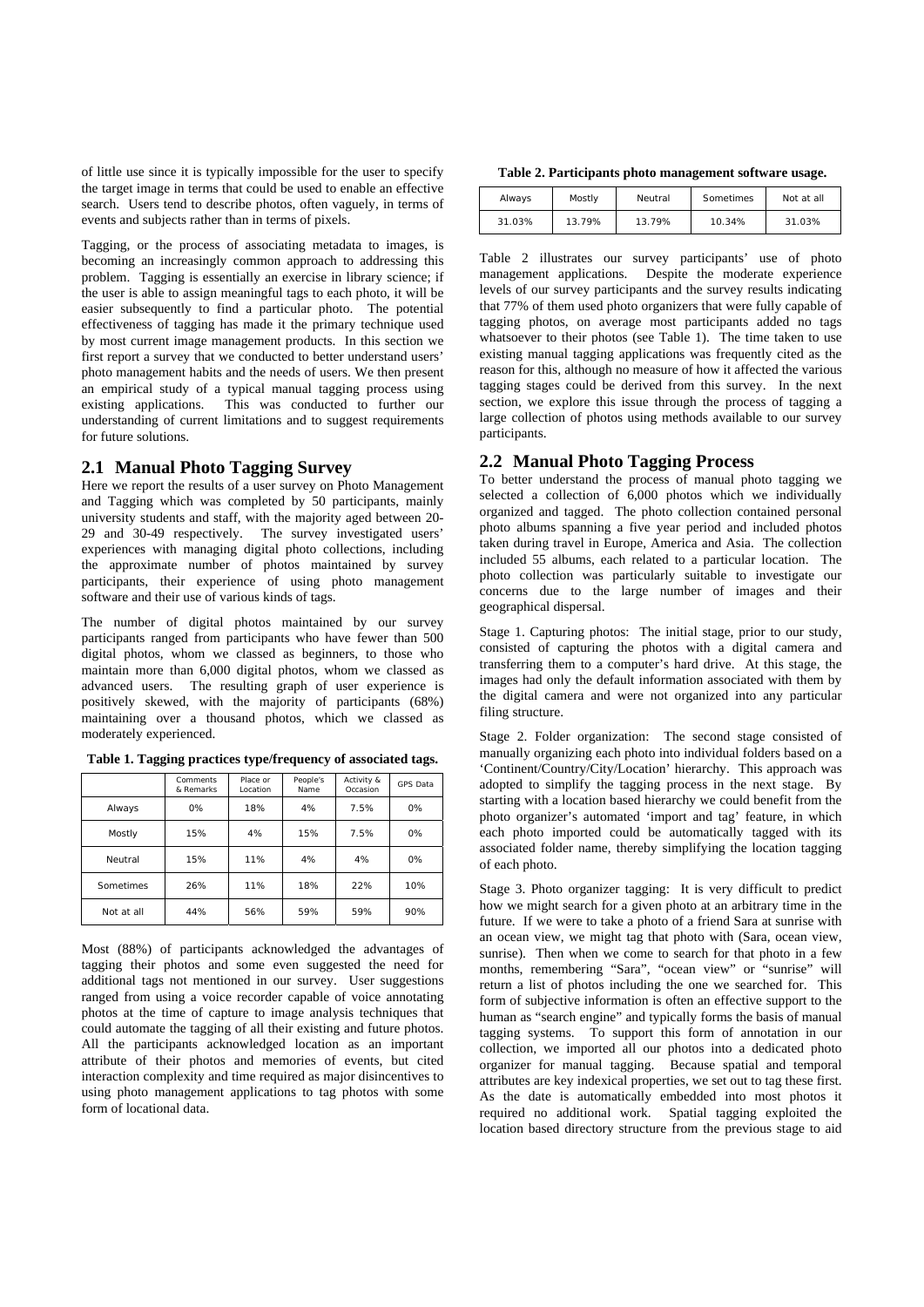the tagging process. Names of identified people such as friends, family members and colleagues, activities represented in photos (sports, events) and image descriptions were also added to each photograph to improve searching.

Stage 4. GPS tagging: In the final stage we imported the photos into a separate spatial tagging application to manually GPS tag each photo. The majority of applications that are targeted at managing and tagging photos, such as Photoshop Album, Corel Photo Album and Google's Picasa share the common user interface theme of a temporal approach to organizing and managing photos. Although there has been much research into the importance of geographic location in providing important contextual data to the user [e.g. 3, 8, 14], none of the current commercial applications have any spatial organizing capabilities, instead relying heavily on time based data and requiring users to manually create textual metadata tags to associate spatial or geographic properties with photos.

In comparison to true location tagging as GPS in Stage 4, textual tagging in Stage 3 does have its immediate advantages in simplicity. For example, it is easy to apply a tag such as "New York" to all photos relating to New York City, allowing users to easily search and find those photos in the future. But in the long term this represents merely a textual annotation rather than a physical location, and therefore is subject to linguistic, cultural and person-dependent attributes and interpretations that make it difficult to relate the textual identification to a physical world location [16].

Furthermore, textual tagging increases the complexity of searching algorithms required to correlate photos to spatial locations. For example, although most applications allow users to make "New York" a sub-tag of the Location tag set, it does not correspond to an actual physical location. If a search were performed to find pictures in the "United States", pictures that are tagged "New York" would not be found unless they were also tagged "United States". Hence we would need to rely on more complex textual analysis engines to make inferences, in turn affecting the precision and accuracy of search results. It is therefore important to have true location tags (e.g. lat/long) in addition to textual location tags (e.g. "Grandma's house") associated with photos, as they complement each other.

# **2.3 Manual Tagging Results and Implications**

Our survey results indicated that people did little tagging of their photos, but the majority would have liked more tags. In our evaluation of current manual tagging techniques we found that a lot could be achieved with current solutions. Textual tags such as "Joe's girlfriend", "My Auntie's house" and "John's going away party" were well suited for manual tagging along with descriptions of people, pets, events and activity tags.

Textual tagging however becomes far more time consuming when physical location is involved due to the large number of tags and variants that can be used to describe a particular location (e.g. Continent, Country, State, City, Postcode, Street etc). GPS coordinate tagging further increases the time required due to the increased cognitive load to map photos precisely to real world locations. In our empirical study we quite quickly resorted to coarse grain GPS tagging (city scale 1-5km) in which, for example, photos that were taken across downtown Colorado were simply GPS tagged to a central point in downtown Colorado.

Precise GPS tagging was found to be extremely time consuming and impractical when manually tagging large photo collections.

Users also indicated the need for automation, citing the time requirements associated with manual tagging as a limiting factor. In our empirical study we found that this varied widely, from 45mins per album to over three hours. This variation was influenced not only by the number of photos in a given album but also by the user's recollection of events, making it difficult to reliably measure the times needed.

Although it is not possible to provide the fully automated solutions many users would like, our survey and empirical study indicate both the importance of location tagging and the difficulties in undertaking it manually. With the rise of mobile devices and low cost GPS units, it is possible to develop at least partial solutions to assist users in location tagging their photos and making them easier to find and manage. In the following section we present an application that we have developed to support the automated GPS tagging of photos.

# **3. IMPLEMENTATION**

In the previous section we looked at the manual tagging photo management process. Through our user survey and manual tagging study we showed the benefits of GPS tagging of photos but also the difficulties associated with the manual process of GPS tagging and commenting photos. An automated photo GPS tagging system has the potential to provide the benefits without the difficulties of a manual method. Here we present our implementation of such a system. Figure 1 presents a high level outline of our implementation architecture.



**Figure 1. Automated clustering components: Mobile client, desktop and web components.** 

- Mobile Component. Provides a method to automate the process of GPS tagging newly captured photos. This component captures GPS based data at user defined intervals to create trail logs (GPX files) of the user's movements.
- Desktop Component. Automates location tagging of the photos and makes use of the GPS location data to provide assisted photo key-wording, e.g. "Paris trip photos", through a process of reverse geo-coding to obtain city/street level location data from the GPS lat/long co-ordinates supplied by the mobile component.
- Server Component. Makes use of the location data to run automated location clustering techniques to produce hierarchical location representations, with the aim of simplifying photo navigation and generating simplifying photo navigation and temporal/spatial data combinations for tagging.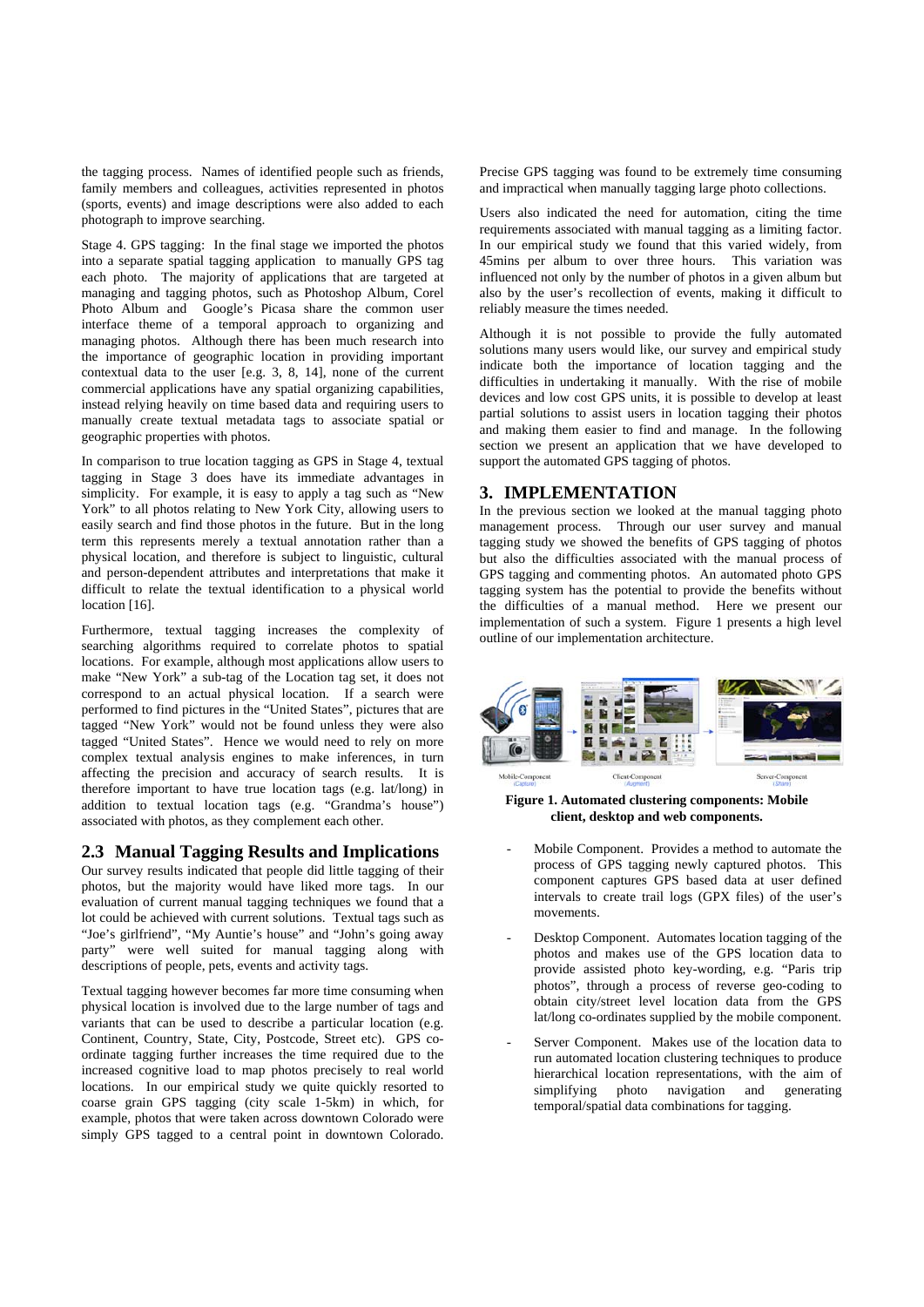## **3.1 Mobile GPS Data Capture Component**

The ever increasing popularity of the mobile phone, with over two billion mobile subscribers worldwide, many of whom have their phone close to them most of the time, makes it an obvious platform for assisting users in capturing their locational data. Our GPS data capture component was built with the mobile phone in mind to perform the acquisition and logging functionality needed to enable features such as assisted key-wording and automated clustering in the desktop and server components. The primary task of the mobile application is to create a trail log of the user's movements using GPS data, for later association with the images captured through a user's own digital camera or built-in phone camera. There currently exist various commercial solutions for creating user trails based on GPS, from hardware based recreational GPS receivers from companies such as Garmin<sup>2</sup> and Magellan<sup>3</sup> to software based solutions available for smart phones and personal digital assistants. However due to our requirements for future flexibility and the relative simplicity of acquiring and logging GPS data we opted to develop our own solution.

The GPS trail logger was developed using C# NETCF2 for the Windows Mobile 5 platform, which simplified development and allowed us to deploy our application to our targeted phone and PDA form factors. The application was designed to allow the use of the device's built in GPS receiver if available or, currently more likely, to pair with an external GPS receiver over Bluetooth to create the user's movement log.

The output from our mobile component was in the form of a  $GPX<sup>4</sup>$  log file, based on the open standard XML data format for storing GPS data (waypoints, routes, and tracks). The GPX 1.1 schema was specifically selected because of its wide support in many free and commercial applications available today, allowing the trail data generated by our mobile component to be used by other applications outside of our implementation. Additionally it provided future proofing, by removing the need for the implementation as a whole to rely on the mobile component, as this could easily be substituted with a recreational GPS receiver. Their proprietary log outputs can be converted to the open GPX format through a number of freely available applications, making our mobile component independent by format from the functionality provided by both our desktop and server components.

The mobile application's interface and functionality is illustrated in Figure 2. The user is able to customize the logger by predefining the frequency of logging, which can either be based on timing (e.g. log every 5 seconds) or movement (e.g. log every 5 metres). Every entry logs a complete record of the current GPS data including latitude, longitude, elevation, heading, speed, and dilution of precision (DOP) data as outlined below.

# *3.1.1 GPX file format*

1

<gpx version="1.0"><rte> <rtept lat="51.379102" lon="-2.328313">

 <ele>139.4</ele><time>2006-02-09T13:55:31Z</time> <course>22.0</course><speed>2.865455308</speed> <pdop>2.9</pdop></rtept>  $\langle$ rte $>\rangle$ gpx $>$ 

More frequent entries allow for improved trail accuracy but produce larger log files. Choice of frequency can therefore be determined by user needs and the device's memory limitations. The user interaction was designed with tourism applications in mind, whereby the user simply has to set a logging interval (optional) and press "Start". The application then runs in the background, allowing the phone to be used for all its normal functions.



**Figure 2. Mobile logger user interface, after the software is started, it will self manage itself.**

The design itself was influenced by MAUI (Minimal Attention User Interfaces) [7]. MAUI focuses on reducing the number of user interactions that require direct user attention, in order to prioritize the user's engagement with real-world tasks. In a tourist scenario, this allows the user to walk around, enjoy her surroundings and the experience, and take photos, without having to think about the technology. When the user no longer requires the logging, simply pressing "Stop'" completes the GPX output and readies the application for another logging session.

#### **3.2 Desktop GPS Translation Component**

The desktop component makes up the middle tier of our implementation. Its purpose is to convert the user's movement trails (GPX files) collected by our mobile component or by third party solutions, to data that's more relevant to managing digital photos. It supports the following processes.

- GPS image tagging: Automates the process of GPS tagging each photo captured by the user, through crossreferencing the photos against the captured GPX data.
- Dynamic embedded tags: Extracts the data needed to use GPS beyond driving map interfaces, to enhance photo searching and clustering.
- Generating an online album: Combines all the generated data to enable the creation of an (XML) album metafile, which provides the data needed by our server component for importing, managing and organizing the digital images online.

<sup>2</sup> Garmin recreational GPS receivers: www.garmin.com

<sup>&</sup>lt;sup>3</sup> Magellan recreational GPS receivers: www.magellangps.com

<sup>4</sup> GPX: the GPS Exchange Format: www.topografix.com/gpx.asp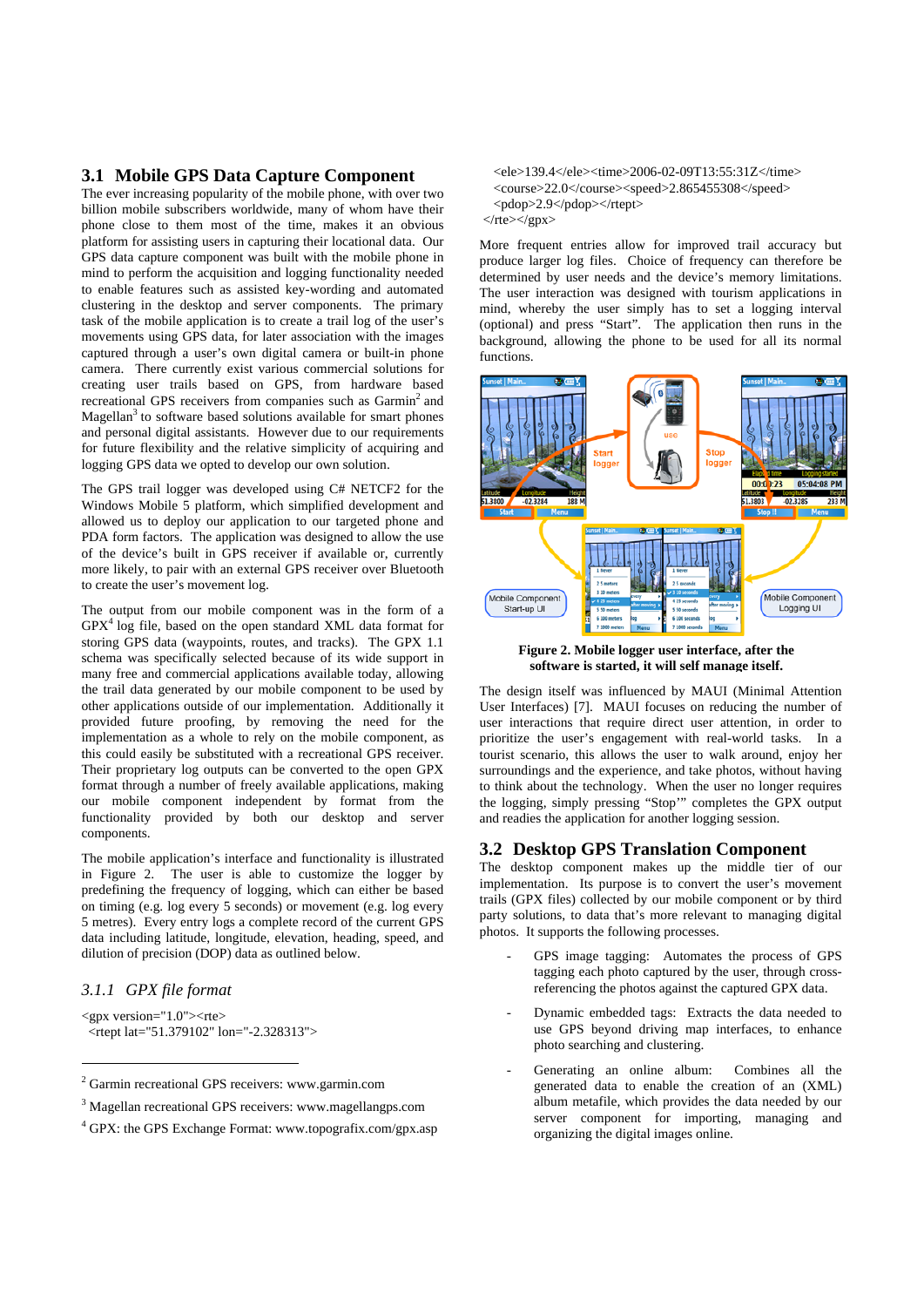#### *3.2.1 GPS tagging images*

The process of GPS tagging the images is performed after the user returns home, by initially transferring the images and GPX data to a desktop computer, then using our cross referencing application to match the timestamps of the captured images to the closest GPS positions at the time the photo was taken. The image capture times are extracted from the EXIF (Exchangeable Image File Format) data embedded in the photos; whereas the GPS time is extracted from the GPX file created by the phone. If the photos are taken with the phone's built-in camera, accuracy is assured. Our system also offers the flexibility of running the GPX logger on the phone while capturing the images with a separate digital camera, which typically is of higher quality than a phone camera. In this case, accuracy will be influenced by how well the phone's and camera's clocks are synchronized.

A few products, such as the Ricoh Pro G3, combine high quality camera functionality with built in GPS tagging of photos. This removes the need to check clock synchronization. However, this approach limits the user to the use of an expensive high end camera, instead of his existing devices of choice. In addition, it simply tags individual photos and does not support the collection of the trail data that enables the creation of memory maps by our server component [Figure 6].

Accuracy is also influenced by the logging frequency set by the user. For example, logging every two seconds will provide better accuracy than logging every 30 seconds. As noted above, there is a trade-off to be made here between the user's requirement for accuracy and the size of the GPX file generated.

We consider the GPS lat/long data to be a core embedded tag, along with important tags such as time-date, shutter speed, exposure and user defined tags such as "Nana's House" etc. These tags form an integral part of the photo ecosystem and allow for improved search ability. Dynamic tags on the other hand are more fluid in nature and can be created on the fly or periodically, based on embedded data contained in the images themselves and their embedded tags. For example, although GPS co-ordinates are important, they are often not as useful for "human powered" searching as textual data such as "Trafalgar Square" or "Oxford Street". Dynamic tags may be generated to convert the embedded GPS lat/long data to textual data (e.g. country, city, street name) relevant to the GPS position, thereby further improving search ability.

The major differentiator between embedded and dynamic tags is that dynamic tags are primarily derived from embedded tags. Therefore, embedded tags would be given priority in search results. Also, due to the external sources used in dynamic tags, there is a need to keep their contents fresh (even if only once in a while) to ensure that dynamic tags have up-to-date results to further improve their accuracy. For example, if we considered the image pixels as embedded data then an image analysis engine could produce various dynamic tags that could be associated with the photo. Unlike the static embedded tags, the dynamic tags could benefit from being updated as the engines used to generate their data are improved.

Dynamic tags can benefit greatly from the numerous Mashup web applications available today to provide the additional data needed to assist in tagging. For our implementation, we needed to translate the GPS data into more meaningful (to human users)

address, place, city, state, and location information. This conversion process is known as "Reverse Geo-coding", as opposed to "Geo-coding" that translates a place name into lat/long location. In order to achieve this, we use the MLBS online reverse geo-coding service to combine GPS data from our images with street level data to produce our dynamic location tags. Each query to the server returned locational data consisting of the street name closest to the GPS co-ordinates as well as several surrounding street names, with associated city, province, post code and country data.

While such services are improving all the time, as databases are created and up-dated, they are not yet comprehensive. For example, reverse geo-coding conducted on GPS co-ordinates located inside the MGM Grand Las Vegas (Latitude: - 115.170751, Longitude: 36.102004) produces data relating to surrounding street names, city data, country info etc, but does not actually return the MGM Grand itself as part of the resulting data, even though the GPS coordinates are based on a point inside.

Reverse Geo-coding Results (MGM): "65 E Tropicana Ave, Las Vegas, NV 89109, United States: 36.1009580279132, -115.170759067782; Las Vegas Blvd S, Las Vegas, NV 89109, United States: 36.100787273184, -115.170759067782; SR-Las Vegas, NV 89109, 36.100787273184, -115.170759067782; Island Way, Las Vegas, NV 89109, United States: 36.100910216589, -115.16962525638;"

#### *3.2.2 Generating the online album.*

Having automated the process of associating GPS co-ordinates and other data with each image, our system also offers the user the opportunity to combine our automated data with any manual tags that the user has already created. Through a drag and drop process from within the user's photo organizing application or file explorer, our desktop component is able to extract embedded tags from within the user's images to augment our automated data, and is therefore complementary to existing applications [Figure 3].

Finally after all the data is collated, the system generates a concatenated album XML file, containing both data collected from the user's manual tags and automated system entries.



**Figure 3. Roundtrip integration with existing software.**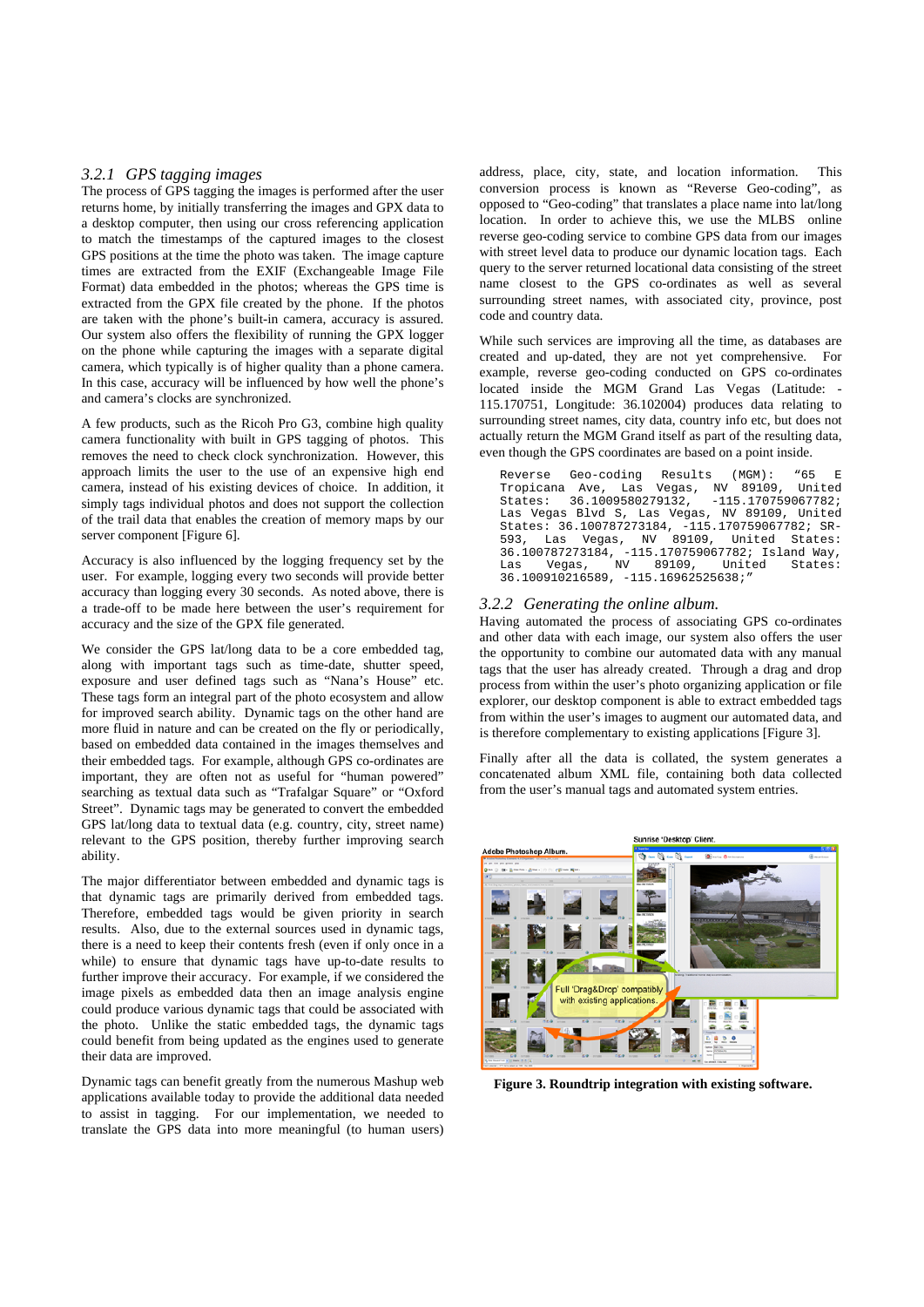## **3.3 Server Sharing Component**

The server component builds upon data generated by the mobile and desktop components and exploits the automated locational data to demonstrate the usefulness of physical space as a more prominent and usable feature of the photo management interface. The server component consists of a process to extract the data from the album XML file, populating a database and generating an online album to present the photos [Figure 4].



**Figure 4. Online album creation process, XML data extraction and database population.** 

Having database entries consisting of images and associated metadata improves search ability but does little to affect the overall photo navigation experience. Search is typically used to find specific items, as opposed to general photo navigation, which is conducted through structured browsing and hierarchical menus [15]. Due to the availability of image timestamps from the very first digital cameras, building up temporal hierarchies for photo navigation has always been an available option. But other automated hierarchical solutions have not had such an impact due to the limitations of the collected data.

With the introduction of our automated approach we can demonstrate that this is no longer the case. Building on the automatically collected spatial data, it is possible to use the natural hierarchical structures associated with location data to create automated spatial hierarchies to enhance navigation. Furthermore, we can have automated clustering approaches that make use of combining both temporal and spatial data to produce new hierarchical structures. Figure 5 illustrates temporal, geographic and geo-temporal clustering of photos. We have fully implemented both the temporal and spatial navigation approaches and they are fully automated. We have also developed the geotemporal "holidays" (New Years and Christmas in Figure 5) prototype to demonstrate one possible approach to using the combined data.



**Figure 5. Example of automated clustering.** 

# **4. EVALUATION**

In evaluating the system we focused on two main aspects: the accuracy of the captured data and the usefulness of the derived data in achieving our overall goal to simplify photo management. To test the accuracy of the mobile logging component, we equipped a number of participants with a Windows Mobile 5 phone (i-mate SP5m<sup>5</sup>) that was pre-loaded with our logging client. The logging frequency was preset to 5 seconds. We chose this setting to provide a high degree of accuracy while avoiding generating overly large files, as noted in Section 3.1. The participants were briefed on using the phone's functionality and the logger's interface. They were then asked to follow a preplanned route through the city, in which they were encouraged to take any photos they wanted at any point on the route. The route itself took approximately 30 minutes to complete. Upon completion, the log data and the images were collected and put through the automated tagging process.

We developed a cross referencing web client that took the GPX output from Section 3.1 and the generated album XML file from Section 3.2 and combined them with the Google Maps  $API<sup>6</sup>$  to produce a map of the users' walking trails and image capture locations overlaid on a map of the city. Figure 6 shows the trail (red line) and image capture locations (black camera icons).

We found the GPS trail produced to be generally accurate, following both street layouts and the user's actual path. The GPS position did suffer slight inaccuracies such as two obvious moments in Figure 6 showing the users apparently walking through the river or jumping in for a swim, though this GPS inaccuracy is expected in a city environment.



**Figure 6. Example of auto-generated memory map.** 

There was also a noticeable deviation mid way through the route [Figure 6: mid right]. When the users were shown the resulting map, they immediately commented on the deviation to be a point where they simply "lost their way". When asked if they preferred that trail section to be removed they wanted to retain it for its "comic value" Although the deviation was unexpected as the participants were city residents, it did highlight the need to

<u>.</u>

<sup>5</sup> i-mate: http://www.clubimate.com

<sup>6</sup> Google Maps API: http://www.google.com/apis/maps/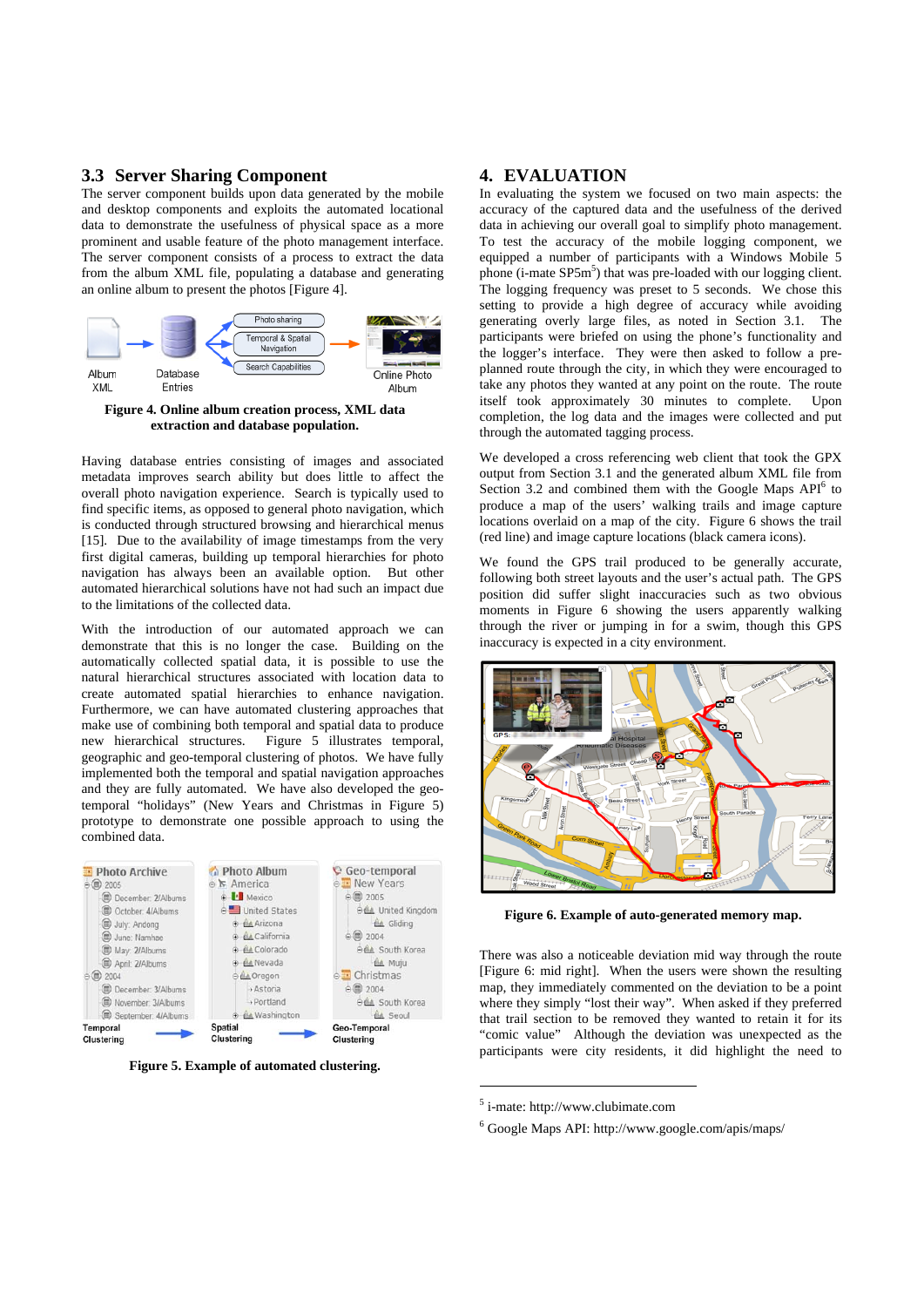consider limiting or omitting trail data or parts of it when sharing or even storing such information.

Having evaluated the mobile logging and desktop photo/trail cross-referencing component for accuracy, we evaluated the usefulness of the resulting data in simplifying the process of sharing and managing photos. To do so, we ran a user-based evaluation in which we asked ten participants to use our prototype online album system [Figure 7] to perform a number of navigation tasks that involved finding photos by date, location and expressed user preference for either time or location-based navigation.



**Figure 7. Clean clustered navigation interface.** 

The results did not indicate a significant user preference for timebased over location-based navigation. Participants preferred having both available, which may be attributed to the ways in which users' recollections of different events can vary. The additional tags and spatial structures provided users with more flexibility in finding photos. The user's recollection of a particular event influenced her choice of the most appropriate method (time, space, mapping or search functionality). Based on this evaluation, we can tentatively suggest that the addition of the location-based navigation features does aid in enhancing the user's experience.

## **5. DISCUSSION**

Whilst we have managed to build an end to end system for, automating location tagging of photos and integrating with users existing tagging solutions, there are still many issues that need to be addressed. In designing the mobile component, we relied mainly upon GPS for obtaining the location data. However, given our choice of the mobile phone as the data capture platform, it is also possible to use cell-ID data to achieve similar results. This approach is less accurate than GPS but could nevertheless support the creation of the hierarchical spatial menus illustrated in Figure 5 as they were largely city scale. The main disadvantage would be the loss of precise locational information for map display and searching, but this approach would remove the need for the GPS hardware.

Although GPS and cell-ID logging have the advantages of being reasonably accurate and very unobtrusive to the user (when running in the background on a phone), they are merely an indication of where the picture was taken from. The combined picture/location represents the data from the viewpoint of the user taking the photo rather than the location of the picture's contents. Thus, inaccuracy is introduced in relation to the distance from the camera to the subject e.g. a picture taken of Madison Square Garden from a distance would not be tagged "Madison Square Garden" but by the location from which the picture was taken.

In addition, as seen in Section 3.2, limitations in the way the reverse geo-coding service worked further impacted the tagging, so that a picture acquired whilst inside Madison Square Garden would not be reverse geo-coded to "Madison Square Garden" but to the closest street: "West 31st St". This anomaly is due to the in-car navigation heritages of most of the reverse geo-coding services available.

As part of the desktop component, we managed to integrate with existing commercial products through a "drag and drop" approach to combining our automated tags with existing user tags [Figure 3]. This process could have been made more intuitive as it required the user to launch another application (Sunrise Desktop) in addition to the user's existing photo management application. Better integration through the use of application plug-ins may have helped streamline this process. Also, a better end user experience may be provided by the use of a wizard to guide users step by step in tagging newly imported photos and in acquiring required files such as the GPX trail and the album XML for automated tagging.

In our initial implementation, the online album interface was entirely self-generated from the uploaded XML files. This however constrained users to the richness of their tagged data and the logical structures for automation. On the other hand, usercreated clusters such as "Me, my friends and Pizza" that are not necessarily logically structured or do not necessarily contain every photo relevant to the cluster, could benefit users by providing the means to create their own clusters of choice. In turn, such user-defined clusters could be used by the system to provide "training data" that is fed back into the system to create additional on the fly hierarchies. For example, if the user were browsing the "Me, my friends and Pizza" cluster, the system would create automated branched off clusters that allowed the user to find similar results (e.g. "Me, my friends and Food"), to drill down into results ("Me, my friends and Pizza, on Saturdays"), and to pull outwards ("Me, my friends").

## **6. CONCLUSION AND FUTURE WORK**

Through a user survey and our own tagging studies, we found that location tagging has many potential benefits to end users in enabling assisted management of their photo collections; furthermore we identified the need for solutions that augment rather than replace current manual tagging practices.

In this paper we presented our end-to-end solution that enables the automation of GPS data collections, co-ordinate transformation into more meaningful (to humans) information for assisted photo key-wording and a flexibly modular photo navigation interface, that allowed users to find photos by autogenerated clusters, natural location data, keywords and map based navigation methods.

In understanding Photowork [9] the authors noted that participants in their study used simple organising principles for their filing of photos, mainly driven by time and events, and relied heavily on